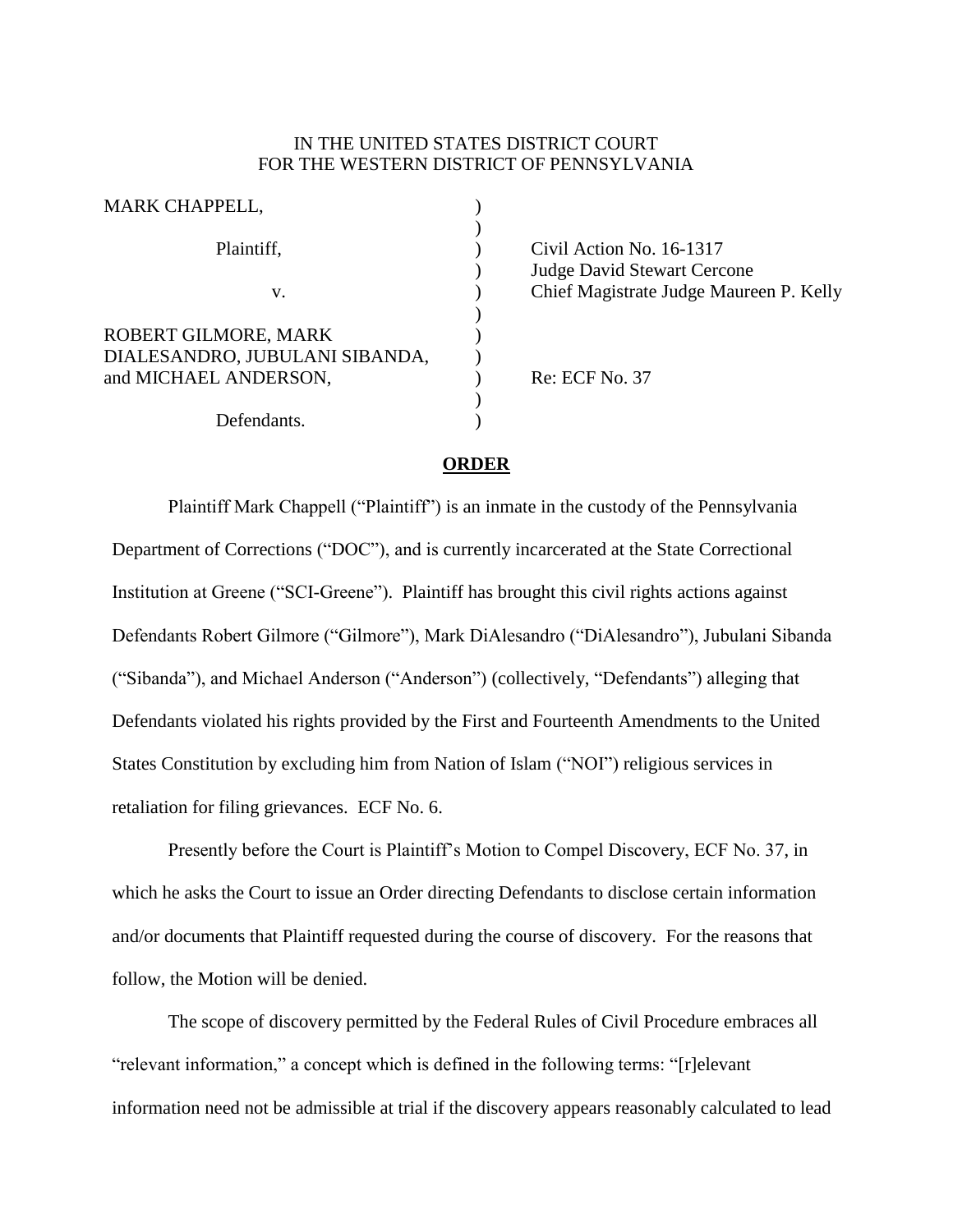to the discovery of admissible evidence." Fed. R. Civ. P. 26(b)(1). The party moving to compel discovery bears the initial burden of proving the relevance of the requested information. Morrison v. Philadelphia Housing Auth., 203 F.R.D. 195, 196 (E.D. Pa. 2001). Further, it is well established that "[f]acts are discoverable, the legal conclusions regarding those facts are not." Pilchesky v. Deputy U.S. Marshal Barone, No. 3:14-CV-381, 2016 WL 7118147, at \*6 (M.D. Pa. Dec. 7, 2016), *quoting* Rhone-Poulenc Rorer Inc. v. Home Indem. Co., 32 F.3d 851, 864 (3d Cir. 1994).

In this case, Plaintiff seeks the following documents and/or information:

- 1. the roster of inmates who were allowed to attend NOI religious services from October 2014 to June 2015 and their religious preferences;
- 2. the home address of Defendant Michael Anderson;
- 3. Section 2 of the DOC Religious Activities Policy pertaining to Responsibilities, Staffing and Areas of Functioning.

ECF No. 37.

Defendants have objected to these requests as being either irrelevant to the issues before the Court, creating privacy concerns and security risks or both. The Court agrees. Accordingly, Plaintiff's Motion is  $DENIED<sup>1</sup>$ 

## BY THE COURT:

/s/ Maureen P. Kelly MAUREEN P. KELLY CHIEF UNITED STATES MAGISTRATE JUDGE

Dated: April 13, 2017

 $\overline{a}$ 

 $<sup>1</sup>$  The Court, however, notes that, with respect to Defendant Anderson, the Court is taking steps to effectuate service</sup> on Plaintiff's behalf.